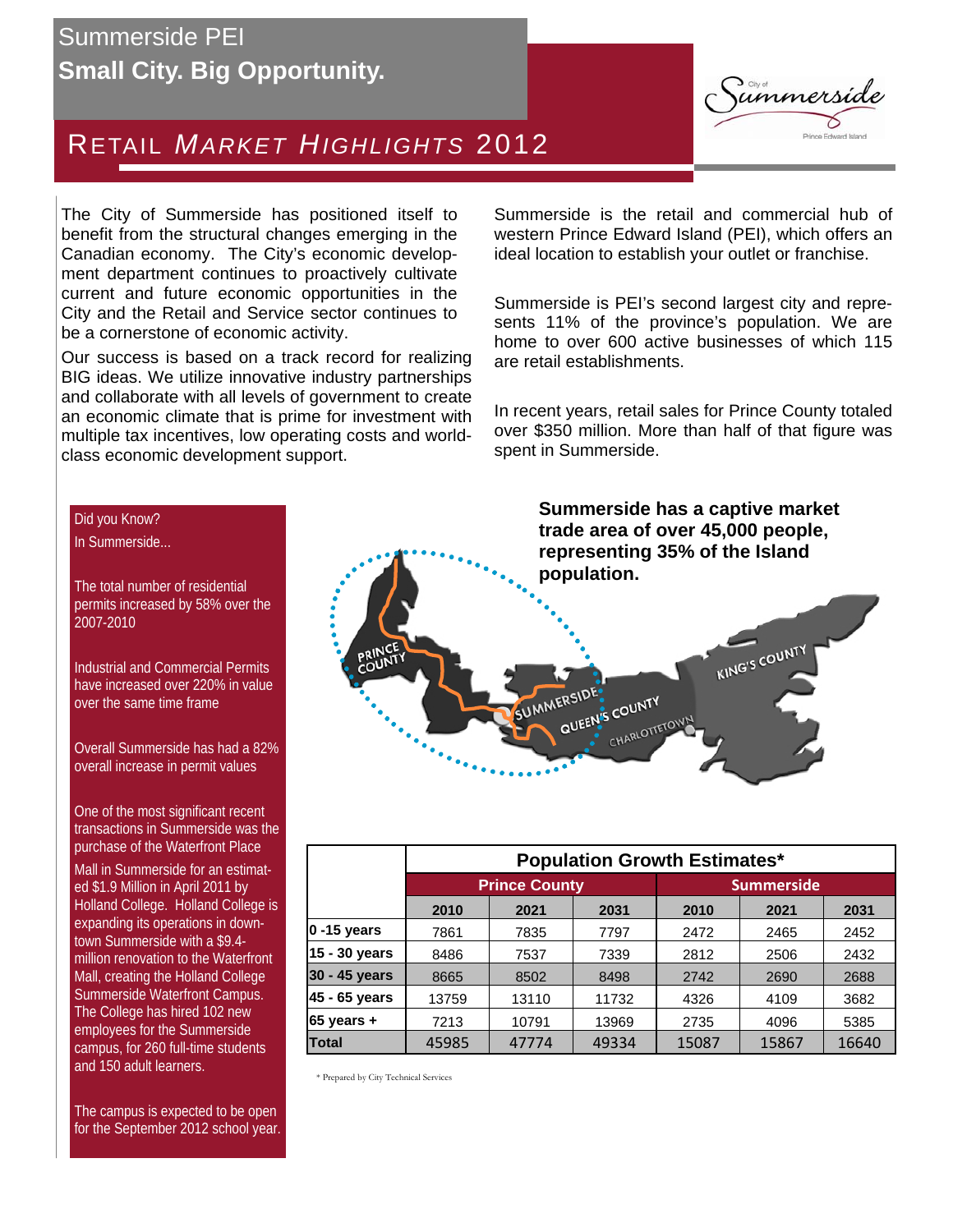#### **Page 2**

## **Average Expenditure per PEI Household 2006 Total Expenditures 58,707**  Total current

| ו טנפו טעוופות<br>consumption                    | 43,836 |
|--------------------------------------------------|--------|
| Food                                             | 6,738  |
| Shelter                                          | 11,126 |
| Household<br>operation                           | 3,532  |
| Household<br>Furnishings                         | 1,650  |
| Clothing                                         | 2,131  |
| Transportation                                   | 8,913  |
| Health care                                      | 2,040  |
| Personal care                                    | 997    |
| Recreation                                       | 3,104  |
| Reading materials<br>and other printed<br>matter | 260    |
| Education                                        | 935    |
| Tobacco/alcohol                                  | 1.424  |

#### D OWNTOWN

Our downtown is experiencing a renaissance.

New infrastructure, artfully concealed by cobblestones, benches, and numerous plantings combine with, as ever, our stunning ocean views to present a most inviting atmosphere.

The Downtown of Summerside is home to the financial, professional district of the City. The Holman Centre for Health IT, an urban-style renovation of a century building with over 100,000 sf of Class A office space anchors this district, housing over 300 professionals employed at Enable Healthcare, Advantage Communications, and the Provincial Department of Education. Additional employees in the Downtown number over 2000^.



Clustering is a key factor in the strategy for downtown development and currently additional niche retail/entrepreneurs are being sought. Clothiers, boutiques, gift shops, specialty shops, florists, jewelers, restaurants and cafés line the main thoroughfare, travelled by in excess of 5500

^Downtown Summerside \* Annual Average Daily Traffic Report/City Technical Services

### **PEI Total Retail Sales**  2009: \$1.7 billion 2010: \$1.8 billion 2011: \$1.5 billion Oct.YTD

| <b>PEI Retail Sales</b><br>(in thousands) |                                      |                          |  |
|-------------------------------------------|--------------------------------------|--------------------------|--|
|                                           | <b>Seasonally</b><br><b>Adjusted</b> | Annual<br>Growth<br>(SA) |  |
| 1997                                      | \$1,037,087                          | 8.3                      |  |
| 1998                                      | \$1,087,910                          | 4.9                      |  |
| 1999                                      | \$1,194,747                          | 9.8                      |  |
| 2000                                      | \$1,273,895                          | 6.6                      |  |
| 2001                                      | \$1,324,603                          | 4.0                      |  |
| 2002                                      | \$1,368,978                          | 3.4                      |  |
| 2003                                      | \$1,382,649                          | 1.0                      |  |
| 2004                                      | \$1,385,773                          | 0.2                      |  |
| 2005                                      | \$1,423,545                          | 2.7                      |  |
| 2006                                      | \$1,509,030                          | 6.0                      |  |
| 2007                                      | \$1,620,778                          | 7.4                      |  |
| 2008                                      | \$1,702,884                          | 5.1                      |  |
| 2009                                      | \$1,681,419                          | -1.3                     |  |
| 2010                                      | \$2,052,893                          | 22.1                     |  |

## UPTOWN



This established retail zone continues to grow and expand and a selection of sites are available for lease and/or development.

## AROUND TOWN

We are a small city with big ideas, big ambition and big opportunity.

With our highly-skilled workforce, low cost operating environment and aggressive incentive packages for business, Summerside is quickly becoming the "city to watch" for growth and investment in Atlantic Canada.

Enjoy Summerside as a safe, healthy community with an abundance of recreation, sports, cultural and learning opportunities.

Options include Big Box such as Wal-Mart, Superstore and Canadian Tire which have pad sites or consider the largest mall in Prince County— County Fair Mall.

This structure features over 200,000 sf of retail and office space, anchored by Zellers, Sobeys and PEI Liqour.

Granville Street Plaza includes Shoppers Drug Mart, Mark's Work Wearhouse, Pizza Delight and Dollarama in over 120,000 sf plus pad sites, both occupied and available.

New construction in Uptown includes a number of mini-malls and professional buildings.

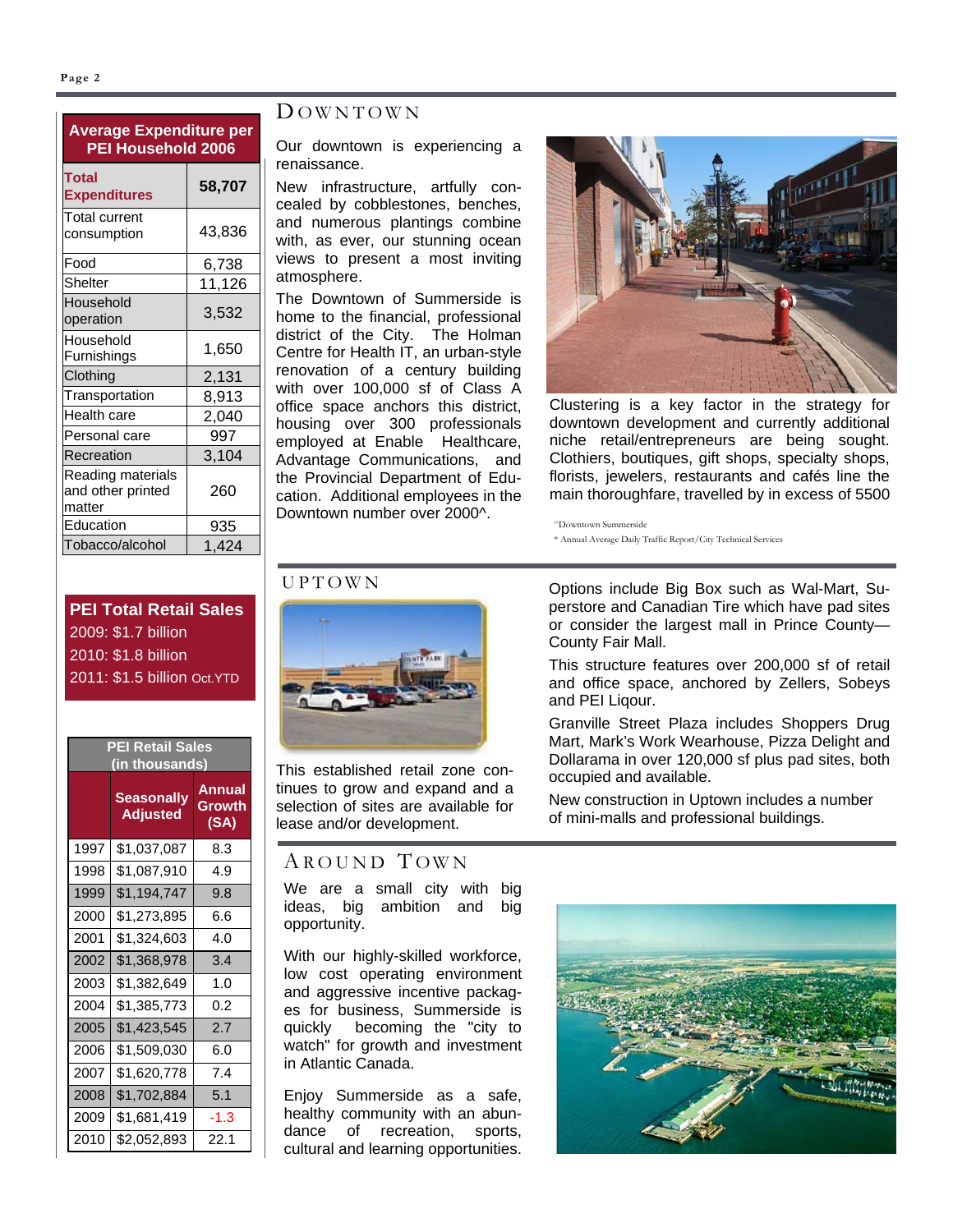#### CUSTOMERS

In addition to our market of 45,000 residents, we also have a thriving visitor cohort. Visitor numbers increased by 3% 2010/2011 according to Tourism Summerside.

| <b>Total Overnight Visitation</b>        |                 |  |  |  |
|------------------------------------------|-----------------|--|--|--|
| to Summerside, 2008                      |                 |  |  |  |
| <b>Tourism Markets</b>                   | <b>Visitors</b> |  |  |  |
| New Brunswick                            | 31,500          |  |  |  |
| Nova Scotia                              | 50,000          |  |  |  |
| Quebec                                   | 13,200          |  |  |  |
| Ontario                                  | 25,000          |  |  |  |
| Rest of Canada                           | 3,300           |  |  |  |
| <b>Domestic</b>                          | 122,900         |  |  |  |
| New England                              | 3,000           |  |  |  |
| Rest of US                               | 3,800           |  |  |  |
| <b>United States</b>                     | 6,800           |  |  |  |
| International                            | 2,700           |  |  |  |
| Overnight<br><b>Pleasure Visits</b>      | 132,400         |  |  |  |
| <b>Total Overnight to</b><br>Summerside  | 138,000         |  |  |  |
| Total Overnight to<br>PEI (est)          | 638,000         |  |  |  |
| Source: Tourism Research<br>Centre, UPEI |                 |  |  |  |

| Population    | <b>Prince County</b> |        |      | Summerside |  |
|---------------|----------------------|--------|------|------------|--|
|               | Male                 | Female | Male | Female     |  |
| 0-4 years     | 1160                 | 1130   | 365  | 360        |  |
| 5 - 9 years   | 1420                 | 1320   | 465  | 405        |  |
| 10 - 14 years | 1600                 | 1530   | 485  | 485        |  |
| 15 - 19 years | 1625                 | 1610   | 510  | 480        |  |
| 20 - 24 years | 1225                 | 1320   | 400  | 505        |  |
| 25 - 29 years | 1090                 | 1160   | 370  | 385        |  |
| 30 - 34 years | 1270                 | 1345   | 395  | 440        |  |
| 35 - 39 years | 1405                 | 1460   | 430  | 460        |  |
| 40 - 44 years | 1720                 | 1820   | 530  | 605        |  |
| 45 - 49 years | 1740                 | 1825   | 500  | 640        |  |
| 50 - 54 years | 1610                 | 1615   | 505  | 510        |  |
| 55 - 59 years | 1555                 | 1650   | 470  | 540        |  |
| 60 - 64 years | 1215                 | 1195   | 355  | 380        |  |
| $65+$         | 3070                 | 3815   | 1035 | 1480       |  |
| Total         | 21690                | 22810  | 6815 | 7690       |  |

| Household income in 2005           |      |      |  |  |
|------------------------------------|------|------|--|--|
| Summerside<br><b>Prince County</b> |      |      |  |  |
| Under \$30,000                     | 5170 | 1895 |  |  |
| \$30 K- \$70 K                     | 8065 | 2685 |  |  |
| \$70 K - \$100 K                   | 2615 | 885  |  |  |
| $$100,000 +$                       | 1430 | 490  |  |  |

#### M ARKET THRESHOLD ANALYSIS

To fully understand the requirements of the marketplace and to determine the most probable successes, Summerside has conducted a number of studies in the past decade. The Retail Market Analysis of '03 and the Market Threshold Analysis of '09 illuminated the Retail sector, with emphasis on the requirements of Summerside shoppers, their needs, spending patterns and retail service gaps.

In summary, the trade area capture was defined at an established 45,000 people. The retail leakage from Summerside/Prince County was estimated at \$40 million /year.

Gaps were identified in clothing stores, sporting goods, full-service restaurants, accommodations and various professional services.

The complete report is available on line: http:// www.bigpossibilities.ca/

sectors-of-excellence/ retail

| <b>Total # private dwellings</b> |            |  |  |
|----------------------------------|------------|--|--|
| Prince                           | Summerside |  |  |
| County                           |            |  |  |
| 16,950                           | 5.950      |  |  |

#### When we say Big Opportunity, we mean it.

A recent retail study, including a Market Threshold Analysis, indicates that Summerside retail is leaking approximately 10%.

However, retail sales continue to increase, incomes continue to rise and we have set the table in terms of infrastructure: a new wind farm, new hospital, new college campus, new wastewater treatment plant, new community centre, new secondary school trades centre, new seniors living complex, new Oceanside boardwalk. That's our news.

*Your turn.*